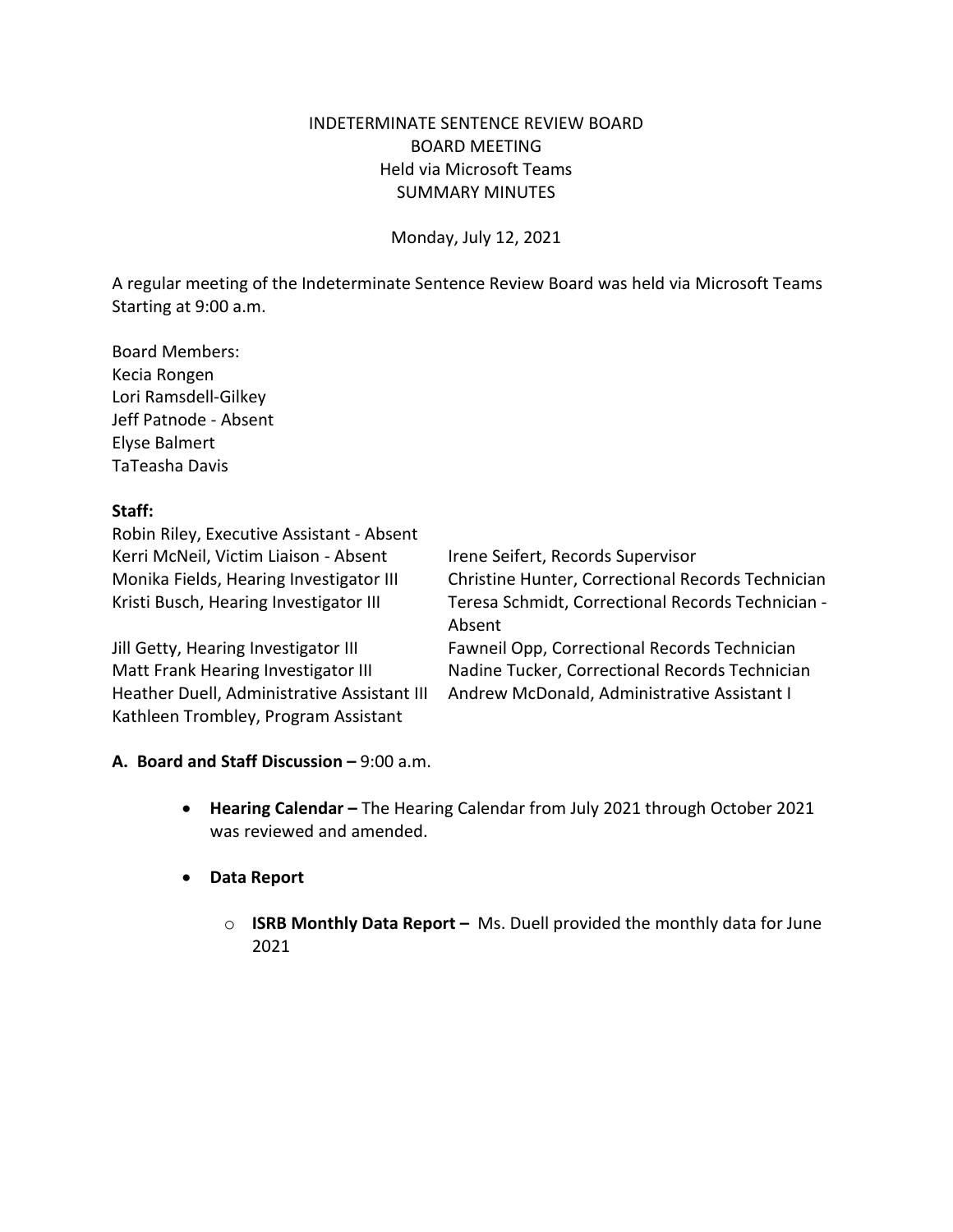| <b>ISRB MONTHLY DATA REPORT</b>           |                                         |                     |                |                |
|-------------------------------------------|-----------------------------------------|---------------------|----------------|----------------|
|                                           |                                         |                     |                |                |
|                                           |                                         | Apr-21              | $May-21$       | June 21        |
|                                           |                                         |                     |                |                |
| <b>RELEASE HEARINGS</b>                   |                                         | 45                  | 42             | 36             |
|                                           |                                         |                     |                |                |
| <b>VIOLATION HEARINGS IN-PERSON:</b>      |                                         | 21                  | 10             | 11             |
| <b>VIOLATION HEARINGS OUT OF CUSTODY:</b> |                                         | $\mathbf{1}$        | 1              | $\overline{2}$ |
|                                           |                                         |                     |                |                |
|                                           | <b>TOTAL</b>                            | 22                  | 11             | 13             |
|                                           |                                         |                     |                |                |
|                                           | <b>REVOKED:</b>                         | 14                  | 6              | 5              |
|                                           | <b>REINSTATED:</b>                      | $\overline{7}$      | 4              | 5              |
|                                           | <b>CONTINUED ON ACTIVE</b>              |                     | 0              | 0              |
|                                           | <b>STATUS:</b>                          | 0                   |                |                |
|                                           | <b>PENDING:</b>                         | $\mathbf{1}$        | $\mathbf{1}$   | 3              |
|                                           | <b>OPENED AND CONTINUED:</b>            | 0                   | $\mathbf{1}$   | 0              |
|                                           | <b>Sched New Hearing - New</b><br>Info: |                     | 0              | 0              |
| <b>ADMINISTRATIVE REINSTATEMENTS:</b>     |                                         | 0<br>$\overline{2}$ | 5              | 3              |
|                                           |                                         |                     |                |                |
| <b>VICTIM SURVIVOR MEETINGS:</b>          |                                         | 5                   | $\overline{2}$ | 3              |
| <b>EMAILS TO VICITMS/SURVIVORS:</b>       |                                         | $\overline{7}$      | 5              | 13             |
| LETTERS TO VICTIMS/SURVIVORS:             |                                         | 99                  | 45             | 70             |
| <b>Mail Return:</b>                       |                                         | 32                  | 13             | 20             |
| <b>SUMMARIES PROVIDED</b>                 |                                         | 13                  | 3              | 3              |
| <b>PRISON VISITS</b>                      |                                         | 0                   | 0              | 0              |
|                                           |                                         |                     |                |                |
| <b>ORP's APPROVED:</b>                    |                                         | 20                  | 12             | 26             |
| <b>ORP's DENIED</b>                       |                                         | 4                   | 6              | 6              |
| <b>ICOTS</b>                              |                                         | 1                   | 0              | 0              |
|                                           |                                         | 0                   | 0              | 0              |
|                                           |                                         |                     |                |                |
| <b>FINALS ISSUED:</b>                     |                                         |                     |                |                |
|                                           |                                         |                     |                |                |
| <b>STIPULATED AGREEMENTS:</b>             |                                         | 23                  | 24             | 34             |
|                                           |                                         |                     |                |                |

Ms. Rongen provided data reports from 2012 through 2021 and requested further clarification on the number of violation hearings for FY21. Discussion included possible reduction in hearings during the first several months of COVID-19. Ms. Duell provided a count of hearing recordings.

• "**Germany Moment" –** Nadine Tucker shared some traditions and customs and about Germany where she was born and raised.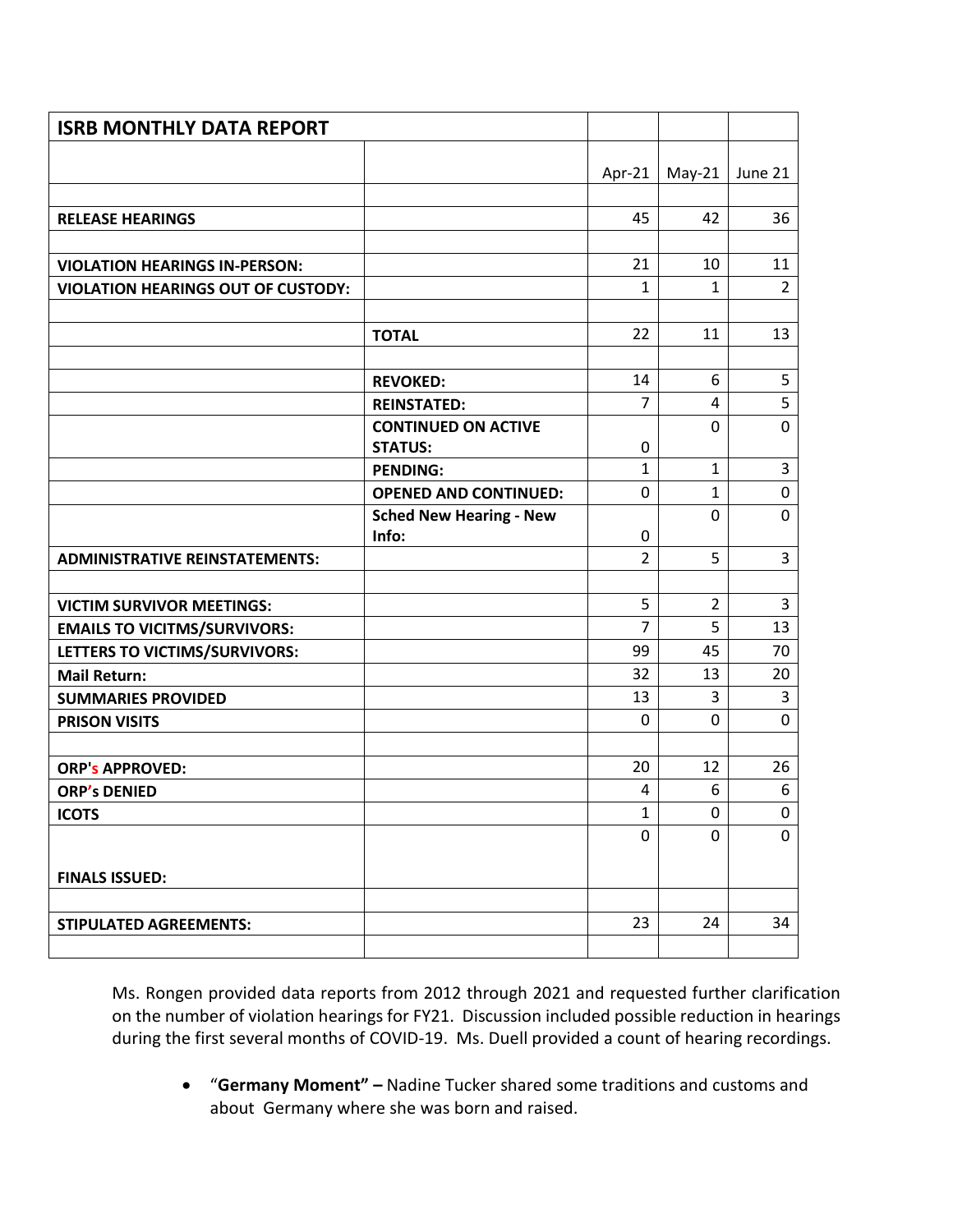# **B. Chair's Report**

- Board Member availability in July is sparse.
- Ms. Rongen will notify Board and staff when the DOC Safe Start is distributed. Starting next week everyone will come in the office at least one day a week. We have discovered that we can do our work from home and those that telework 75% of the time may be required to share space eventually per the Office of Financial Management. We will revisit when and if necessary.
- Nisqually Jail Hearings Ms. Seifert and Mr. Frank had a follow-up meeting with Rochelle Hughes about violation hearings in the Nisqually Jail. A CCO is required at the hearing. The responsibility for CCO attendance on the supervising CCO or their supervisor. A second meeting will be tomorrow. DOC is running dockets every day so the ISRB hearings will be starting at 1:00 p.m. on Thursday. Ms. Seifert hopes at the next meeting she will learn more. CCO Coverage The Board wants to go back to doing business and in-person hearings and does not expect the local CCO's to cover the ISRB hearings if they are the not supervising CCO.
- WCC is up and running with Microsoft Teams. We will start video conferencing hearings at the September docket.
- August 16 is our first in-person Board Meeting.

# **C. Board Members Reports**

**APAI –** Mrs. Ramsdell-Gilkey, Ms. Balmert and Ms. Davis attend the APAI 2021 Conference in Texas this year. There were not as many people attending from outside the United States due to the pandemic. Mrs. Ramsdell-Gilkey walked away knowing that we do a good job in Washington State. Ms. Davis, Mrs. Ramsdell-Gilkey and Ms. Balmert presented on "Miller v Alabama." There has not been much change in other states regarding the juvenile cases. Mrs. Ramsdell-Gilkey wants to look at what we are measuring, look at the quality of our work, how we respond to absconders, and reducing revocations.

**APAI –** Ms. Balmert – One of the sessions that was particularly helpful was asking for feedback from CCOs and from our stakeholders. In addition, she was able to connect with a victim liaison out of Texas whose office had received a federal grant. They received it for their state. and Her position is funded by that grant, and works at the sentencing level, and talks about the process will look like so victims are aware of what their parole Board can or can't do. This would allow up front education about any change in the laws. The OCVA has the grant money where we could apply.

# **D. Old Business - None**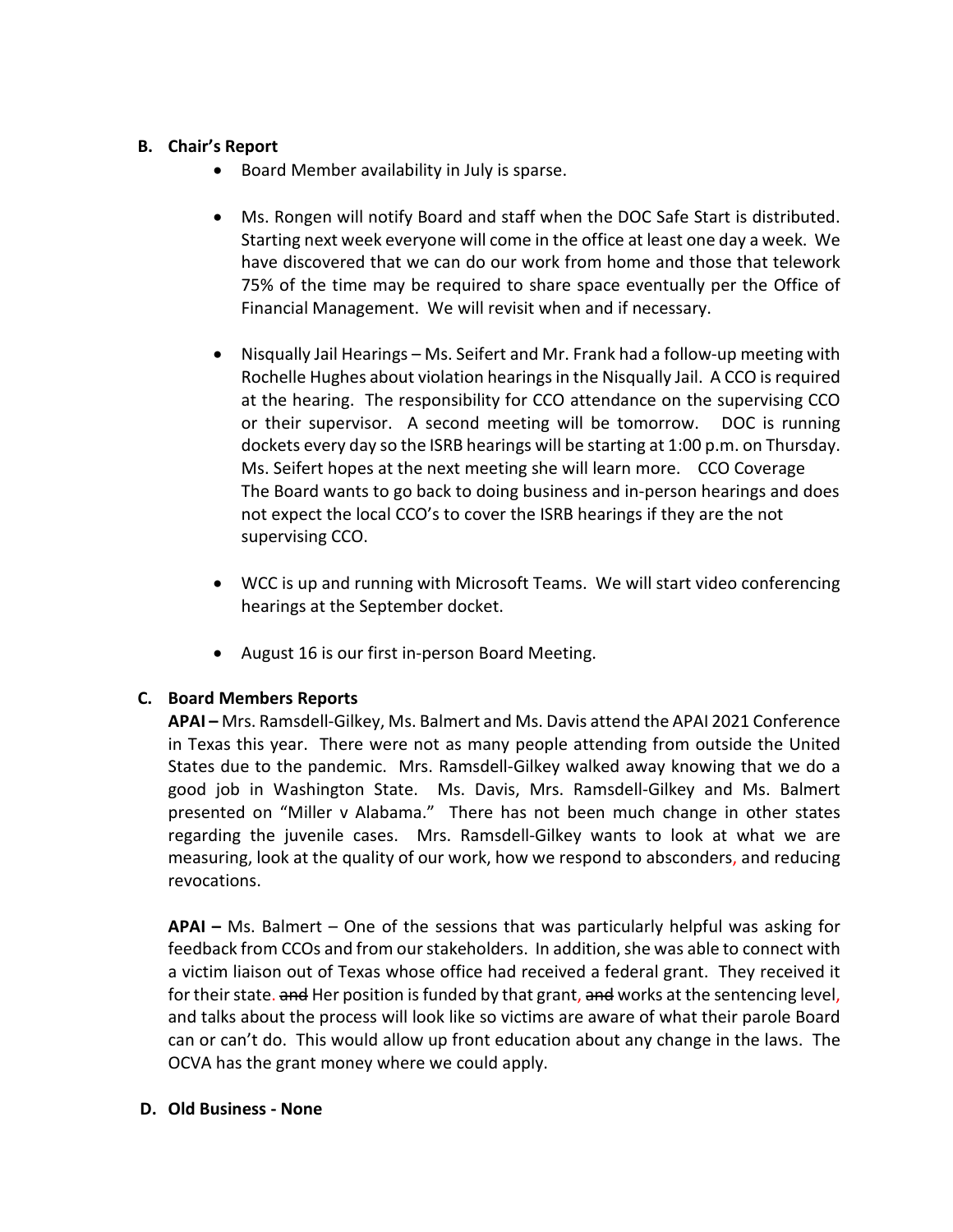#### **E. New Business**

- **OnBase Document Length –** Ms. Seifert sent out outcome of meeting regarding documents entered OnBase – no more than 50 pages – see Irene's memo. Use comment section in OnBase to make it easier for people to find things.
- **Electronic/Legal Mail –** We must send legal mail through the regular mail such as correspondence with incarcerated individuals that is stamped legal mail. We can no longer send legal mail through the Counselor because they should not have access to and individual's legal mail.
- **Training –** Ms. Fields would like to provide training in the prisons with regards to the Board Member expectations for hearings.
- **F. Board Meeting Minutes –** Ms. Rongen asked if there were any corrections or amendments to the minutes dated June 14, 2021 and June 28, 2021. Hearing none, the minutes are approved as written.

#### **G. Closed Session**

- **H. Community Concerns Meetings (Closed to the Public) -** Victims/Survivors met via Microsoft Teams with the Board Members to provide a statement on how the crime has affected their life and to voice any concerns regarding an individual's release.
- **I. Adjourn** 4:00 p.m.